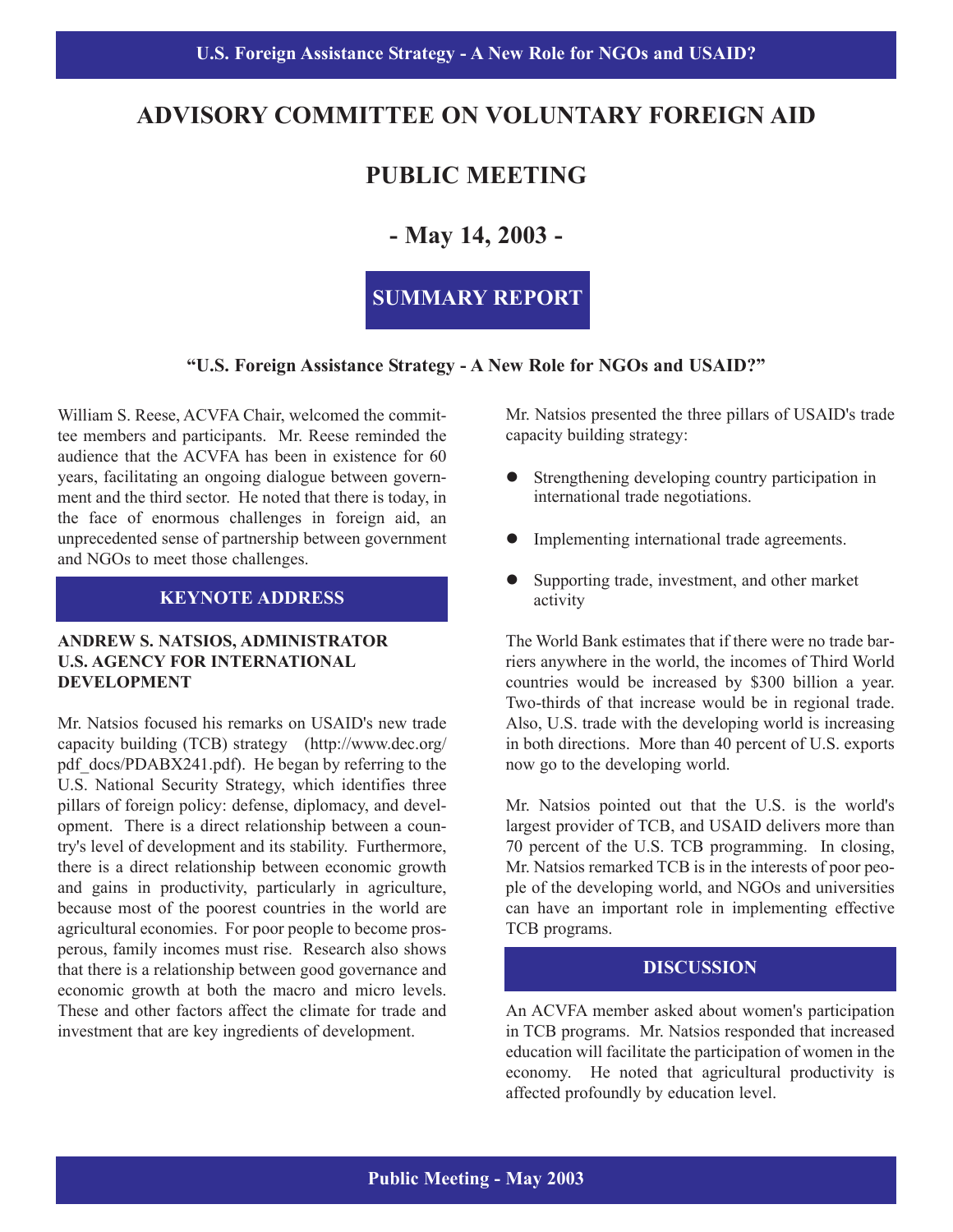In response to a question about USAID's role in rural electrification, Mr. Natsios acknowledged its importance, but said that resources for rural electrification are scarce.

## **PANEL**

#### *"HELPING DEVELOPING COUNTRIES PARTICI-PATE IN GLOBAL TRADE,"* **NICHOLAS EBERSTADT, ACVFA MEMBER, MODERATOR**

#### **Emmy Simmons, Assistant Administrator, Bureau for Economic Growth, Agriculture and Trade, USAID**

Ms. Simmons remarked that USAID has a modest, but robust, technical assistance program for TCB. USAID TCB assistance falls into three categories:

1. *Participation in the world governance structure for trade, including the World Trade Organization (WTO) and regional rulemaking bodies*. For example, USAID recently trained Moroccan negotiators in how to prepare, present, and support more effectively their positions in free trade negotiations.

2. *Implementation* -- helping ensure the suitable environment for trade, including customs, tariffs, infrastructure, phytosanitary regulations, and commercial law. Implementation work accounts for about seven percent of USAID's budget for TCB.

3. *Economic Responsiveness* -- enabling countries to respond to trade opportunities and solve problems that prevent them from initiating or increasing trade in both regional and international markets. Ninety percent of USAID's TCB resources are devoted to this area. Economic responsiveness is addressed at three levels: sector, cluster, and firm.

In closing, Ms. Simmons noted the contributions of American business and Farmer-to-Farmer volunteers in providing support to counterparts in developing countries to increase their ability to access and compete in world markets.

*"NGOs and universities can play an important role in trade capacity building."*

#### **Constance Newman, Assistant Administrator, Bureau for Africa, USAID**

Ms. Newman remarked that the African Growth and Opportunity Act (AGOA) has created new jobs and brought millions of dollars in investment into Africa. As a result of AGOA, imports by the U.S. from Africa have increased between 2001 and 2002 by 10 percent, to \$9 billion. The 2002 report on AGOA highlighted the creation of over 190,000 AGOA-related jobs in Kenya, Malawi, Mauritius, Namibia, and Swaziland.

Ms. Newman emphasized that AGOA is not the only vehicle for bringing about economic growth. The President's initiative on trade led to the development of three regional trade hubs in Africa. Those hubs bring in

> technical experts, match African and U.S. entrepreneurs, and develop technical resources for governments and businesses.

> Ms. Newman remarked that TCB in Africa is critical. Over the last decade, sub-Saharan Africa's trade grew 39 percent, while world trade grew 85 percent. Sub-Saharan Africa accounts for less than 1 percent of U.S. merchandise imports. Two-way traffic between the United States and sub-Saharan Africa fell in 2002, down 15 percent from a year earlier.

Ending on a positive note, Ms. Newman said that U.S. direct investment in sub-Saharan Africa increased 5.8 percent between 2000 and 2001, amounting to \$10.2 billion.

#### **J. Michael Deal, Deputy Assistant Administrator, Bureau for Latin America and the Caribbean (LAC), USAID**

With the Central America Free Trade Agreement (CAFTA) scheduled for the end of 2003, and the Free Trade Area of the Americas (FTAA) scheduled to begin in 2005, USAID is placing the highest priority on assisting the Latin American countries build their trade capacity. The promise of CAFTA and FTAA offers an historic opportunity for consolidating democratic reforms and accelerating the pace of economic and social reforms.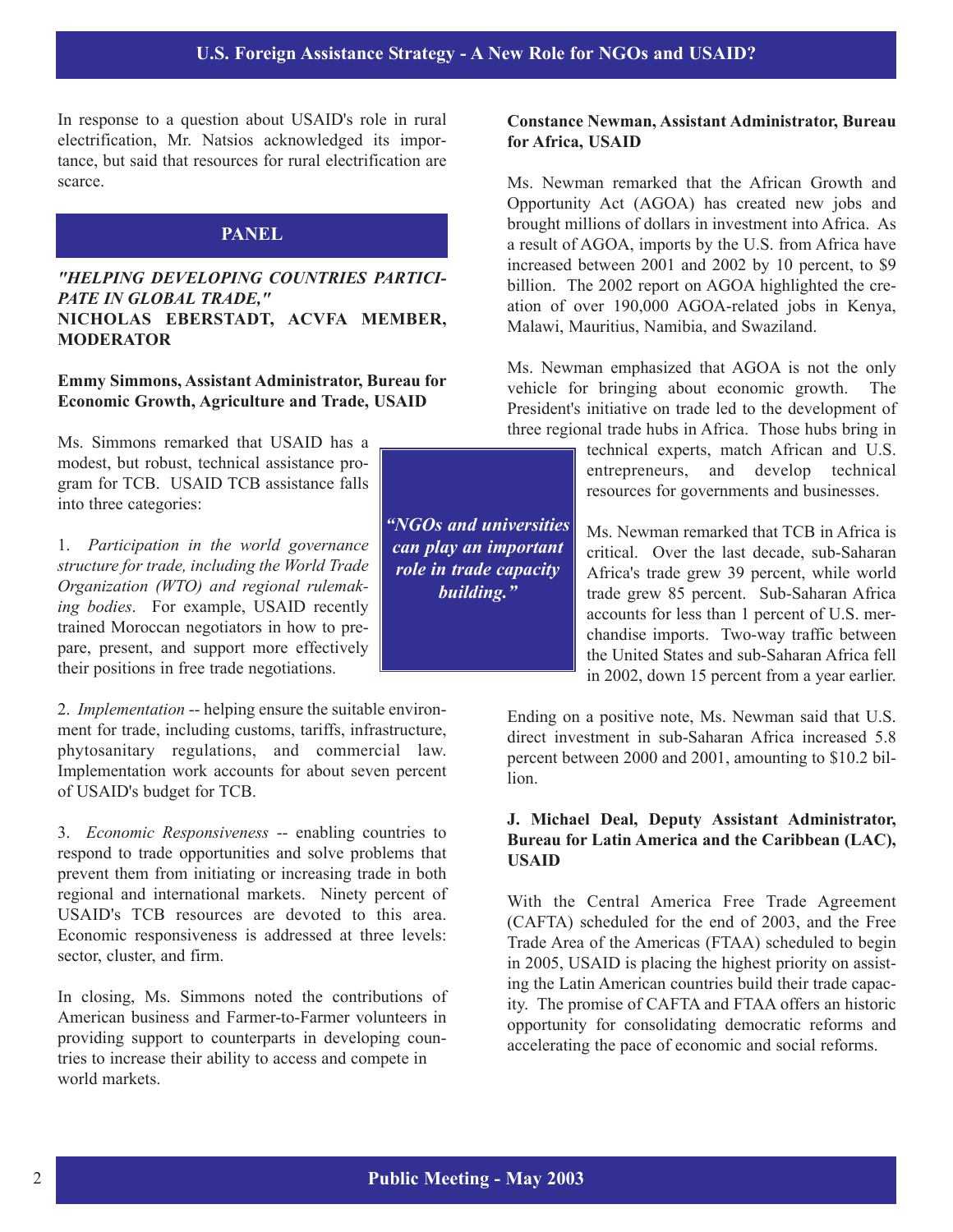## **U.S. Foreign Assistance Strategy - A New Role for NGOs and USAID?**

USAID plays a role that complements that of the Office of the U.S. Trade Representative (USTR). USAID does not view trade as an end in itself, but as a means to further develop economic growth and improve the general standard of living. There is a strong synergistic relationship between good governance, education, health, environmental stewardship, and enhanced economic growth.

In the late 1980s and early 1990s, many Latin American policymakers implemented positive reforms. While growth rates in the region have increased, the region still faces extensive poverty, unemployment, and skewed income distribution. Crime and lawlessness are on the increase, there is a thriving narcotics industry, and the natural resource base is deteriorating. These elements undermine the stability of the region. While free trade

will propel economic growth, this growth cannot move forward without the right social and economic conditions.

The governments in the region, through their TCB national action plans, reflect an overwhelming concern with measures to ensure that the benefits of a free trade agreement extend to agriculture, small business, and other sectors. Business executives are becoming increasingly aware that not only is

it their responsibility, but it is critical to their survival, to find ways to work with government, labor, and civil society to improve socioeconomic conditions. Mr. Deal stated that it is clear that governments need markets to function, and markets cannot function without effective, legitimate, and law-abiding governments.

## **DISCUSSION**

A participant asked about addressing income disparities through trade. Ms. Simmons replied that the issue of increasing incomes by linking poor, small entrepreneurs, particularly women entrepreneurs to local, regional, and world markets is a major concern and is an area in which USAID is making some progress. Mr. Deal added that the LAC region has a strategy that is trade-led, but also addresses equity in terms of off-farm income and the informal sector.

A participant remarked on the disturbing working conditions in certain free trade zones. Mr. Deal responded that USAID hopes to develop a public-private partnership to provide training to ensure compliance with acceptable labor standards.

A participant inquired about the challenges facing USAID as it tries to advance its TCB agenda. Ms. Simmons identified three challenges: flexible funding, staffing, and coordination.

#### *"NGOS AND THE PRIVATE SECTOR: BUILDING TRADE CAPACITY THROUGH PARTNERSHIPS,"* **ELISE SMITH, ACVFA MEMBER, MODERATOR**

#### **Stephen J. Hadley, Director, Office of Economic Growth, Bureau for Economic Growth, Agriculture and Trade, USAID**

Mr. Hadley proposed four roles for NGOs in the trade arena:

*1. Suppliers of trade capacity building.* USAID views this as an important role for NGOs. A new sub-role for NGOs is helping countries to participate in the machinery of global trade institutions.

*2. Resource partners.* There is a notice in the current *Federal Register* asking for NGOs, corporate sponsors, and private foundations to come forward if prepared to contribute resources or expertise to the TCB discussions accompanying the CAFTA negotiations.

*3. Host country trade policy consultations.* U.S. NGOs, working with their associated parties overseas could strengthen the role of host country NGOs in the trade policy process.

*4. Partnering with the private sector on trade processes and practices.* There are many opportunities in this area, including well-known examples of partnerships in sustainable timber and fair trade coffee.

*"There is a strong synergistic relationship between good governance, education, health, environmental stewardship, and enhanced economic growth."*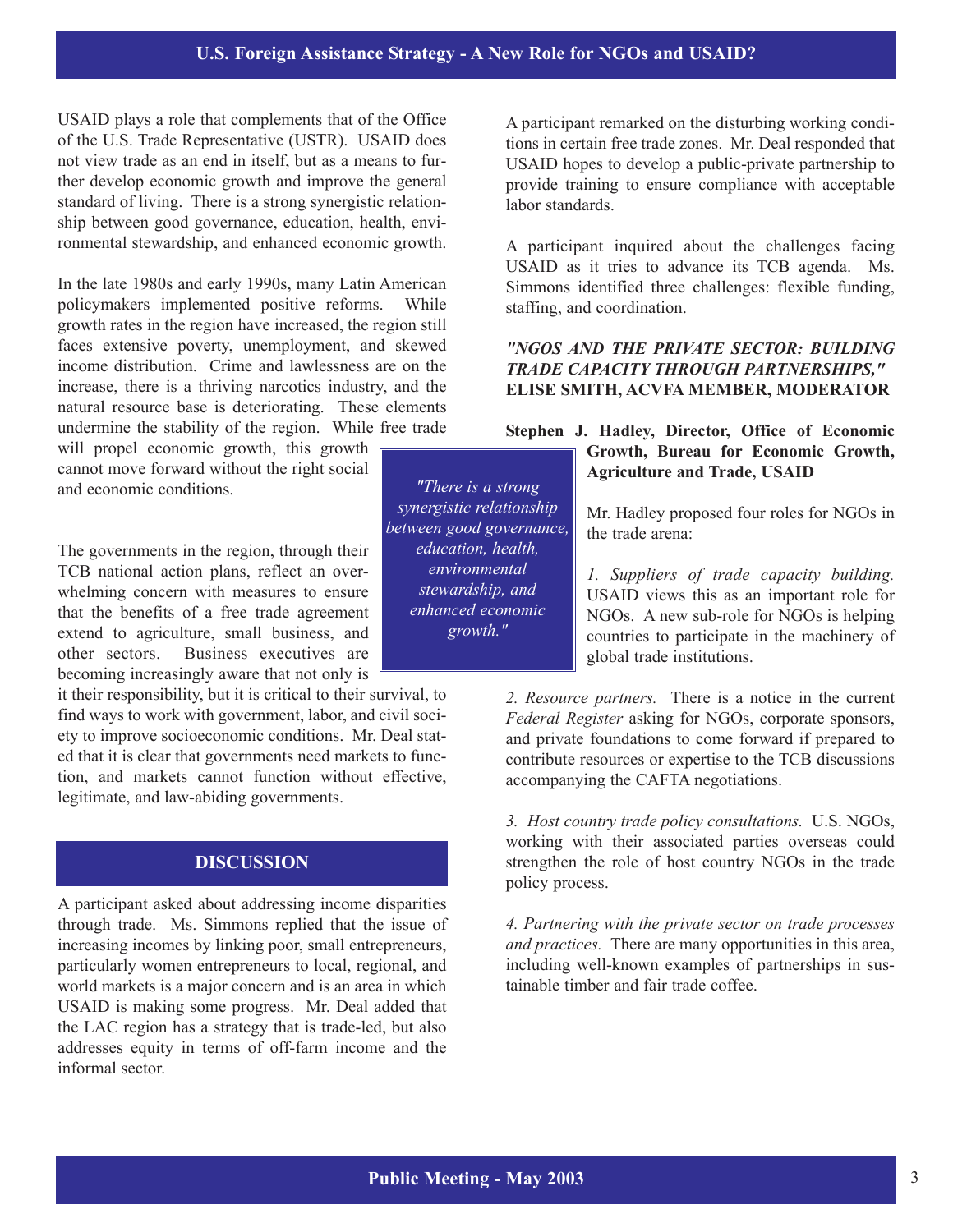### **Ritu Sharma, Co-Founder and Executive Director, Women's EDGE**

Ms. Sharma remarked that trade has a greater impact on the lives of women worldwide than official development assistance. She identified ten conditions that must be met for trade to be an effective tool for poverty reduction.

1. Loss of revenue from tariff elimination should not be accompanied by cuts in social services to the poor.

2. Countries must reserve the right to protect vulnerable domestic industries that are important sources of jobs and income for the poor.

3. Jobs created through investment must pay an anti-poverty wage.

4. Foreign-owned factories should be encouraged to use local labor and local materials.

5. Investors should stay in a country long enough to benefit local economies and create stable jobs. Governments should have some regulatory power to manage the flow of investment into and out of their countries.

6. Countries should not become heavily dependent on export crops, making them vulnerable to a crash in world prices and negatively impacting production for home consumption.

7. Countries must produce value-added products.

8. Privatized service companies must not exclude the poor by charging user fees.

9. Governments should be able to protect intellectual property rights and community-based knowledge linked to income sources of the poor.

10. The U.S. must have reciprocal open markets with developing countries.

Ms. Sharma described the Trade Impact Review, an econometric tool developed by Women's EDGE to systematically analyze how trade will affect the poor. This type of analysis should be a normal part of trade negotiations and TCB efforts.

**Don Crane, Executive Vice President, ACDI/VOCA**

Mr. Crane cited ACDI/VOCA trade capacity building projects in coffee and cocoa. The Specialty Coffee Association of America and ACDI/VOCA initiated a program in 2000 to promote coffee production and improve the quality of coffee for export for small-holder farmers and farmer organizations in developing countries. The parties share the goal of promoting private sector approaches that are environmentally friendly, socially just, and economically sustainable. Mr. Crane described the specifics of the project in Ethiopia, where ACDI/VOCA and its volunteers helped set up three coffee farmers' cooperative unions representing 148,000 farmers in 95 producer cooperatives. All three unions export directly to the international market.

> ACDI/VOCA is also involved in cocoa production in Indonesia. To improve cocoa production and overcome a pest infestation on the island of Sulawesi, ACDI/VOCA partnered with USAID, Master Foods, and the World Cocoa Foundation to form the "Success Alliance." This project promotes an integrated approach to farmer training and applied research. It also aims to ensure strong markets for the high-quality cocoa beans now being produced.

## **Julia K. Hughes, Vice-President, International Trade and Government Relations, U.S. Association of Importers of Textiles and Apparel (USA-ITA)**

Ms. Hughes remarked that USA-ITA works with U.S. retailers in textiles and apparel. She noted that quotas have been in place in the U.S. since the 1960s. While textile quotas will be phased out by WTO members on January 1, 2005, there are still 47 countries with restrictions on their trade to the U.S., and more than 1300 quotas that restrict where goods are made, predominantly in developing countries. However, Ms. Hughes noted that the value of the imports to the U.S. is more than \$75 billion, and there are more than 150 countries that ship goods to the U.S.

USA-ITA supported a textile and apparel benefit in AGOA because of the potential of this sector to have an immediate impact on employment. USA-ITA funded training in three countries that were deemed most

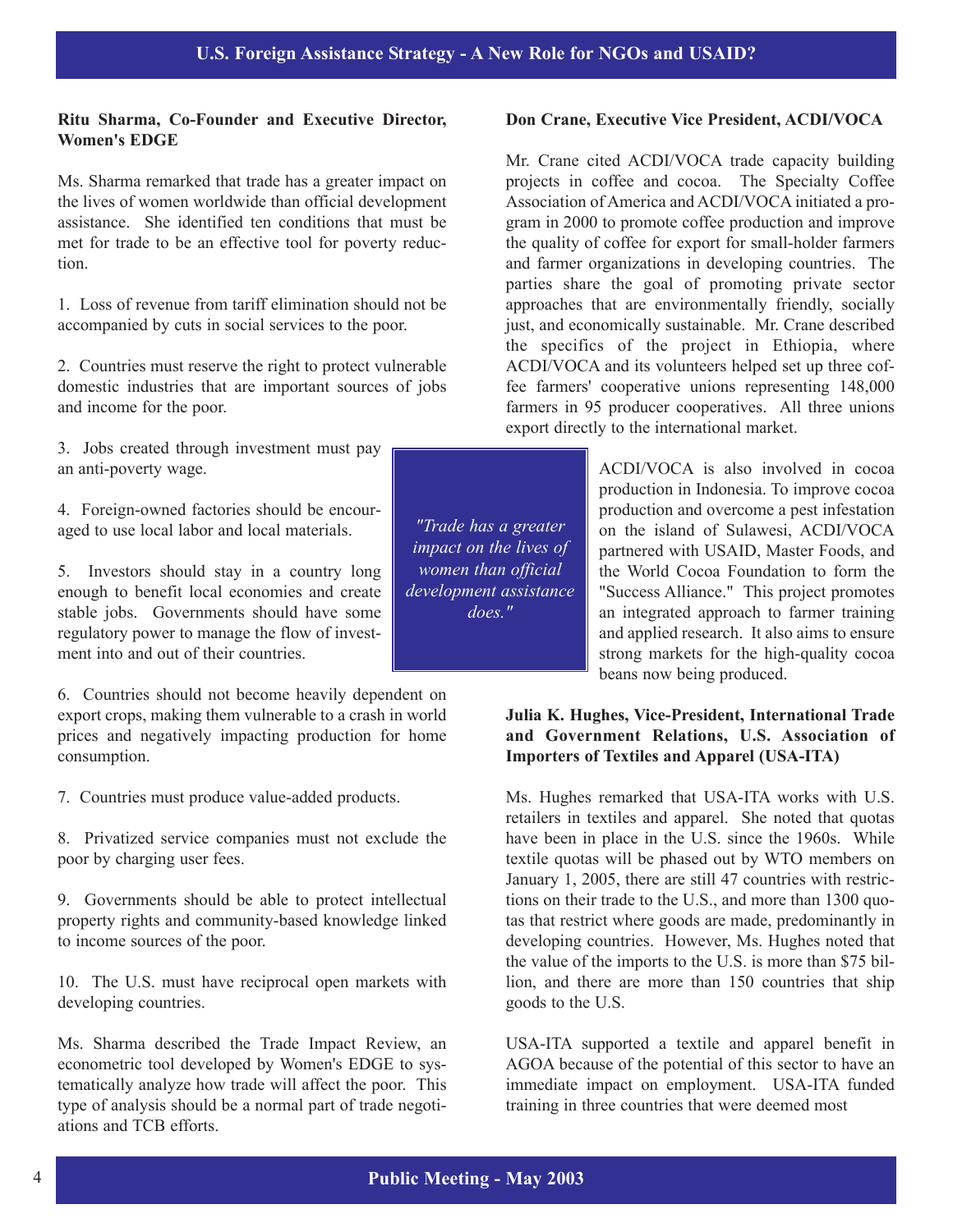## **U.S. Foreign Assistance Strategy - A New Role for NGOs and USAID?**

likely to be immediate successes: Mauritius, South Africa, and Kenya. Training seminars focused on explaining provisions of the law and how to do business with U.S. companies. Since that time, USA-ITA has visited other countries and made a presentation at the AGOA Business Forum. Ms. Hughes stated that USA-ITA member companies have codes of conduct with which manufacturers in developing countries must comply. In closing, she emphasized the critical need for TCB so that developing country textile industries will remain viable when the quotas end.

## **DISCUSSION**

A participant asked about the inconsistency between U.S. foreign policy emphasis on free trade, and U.S. protec-

tionism of its own products. Mr. Hadley replied that USAID is part of a much larger policy process that goes beyond negotiating positions at any particular time, but is geared toward market liberalization over time. USAID's role is to build trade capacity and to make sure that trade benefits a very large number of people.

In response to a question about codes of conduct, Ms. Hughes responded that nearly all major U.S. companies have a code of conduct,

most of which can be found on the Department of Labor website.

A participant inquired about basic property rights and global trade. Ms. Sharma replied that USAID's TCB strategy strongly supports putting private property rights into law. However, it is critical to make sure that women's property rights are codified as part of the process.

*"POST-CONFLICT RECONSTRUCTION: MOVING TOWARD A NEW VISION,"* **ROGER WINTER, ASSISTANT ADMINISTRATOR FOR DEMOCRACY, CONFLICT, AND HUMANITARIAN ASSISTANCE, USAID, MODERATOR**

#### **Frederick D. Barton, Senior Advisor, Center for Strategic and International Studies (CSIS); Post-Conflict Reconstruction Project Co-Director**

Mr. Barton remarked that the past decade has seen a progression from small problems in small places, to small problems in big places, to big problems in small places. The challenges of post-conflict reconstruction in today's world will require cross-disciplinary work at a level never before experienced by the foreign policy community.

CSIS and the Association of the United States Army convened a bipartisan Commission on Post-Conflict Reconstruction (http://www.csis.org/isp/pcr/ playtowin.pdf). The Commission developed a frame-

work with four-pillars:

- $\bullet$  Security
- Justice and Reconciliation
- Social and Economic Well Being
- Governance and Participation

The Commission made 17 recommendations, 10 legislative and 7 administrative. Mr. Barton discussed some of the recommendations, including one focused on standby capacity for humanitarian and

development organizations. The Commission also recommended the appointment of a Director of Reconstruction with the lead responsibility for the U.S. government's response.

Members of the U.S. Senate and House of Representatives have agreed to sponsor legislation similar to the text of the report. In conclusion, Mr. Barton stated that it is critical for USAID to step in, and to step up, on the issue of post-conflict reconstruction.

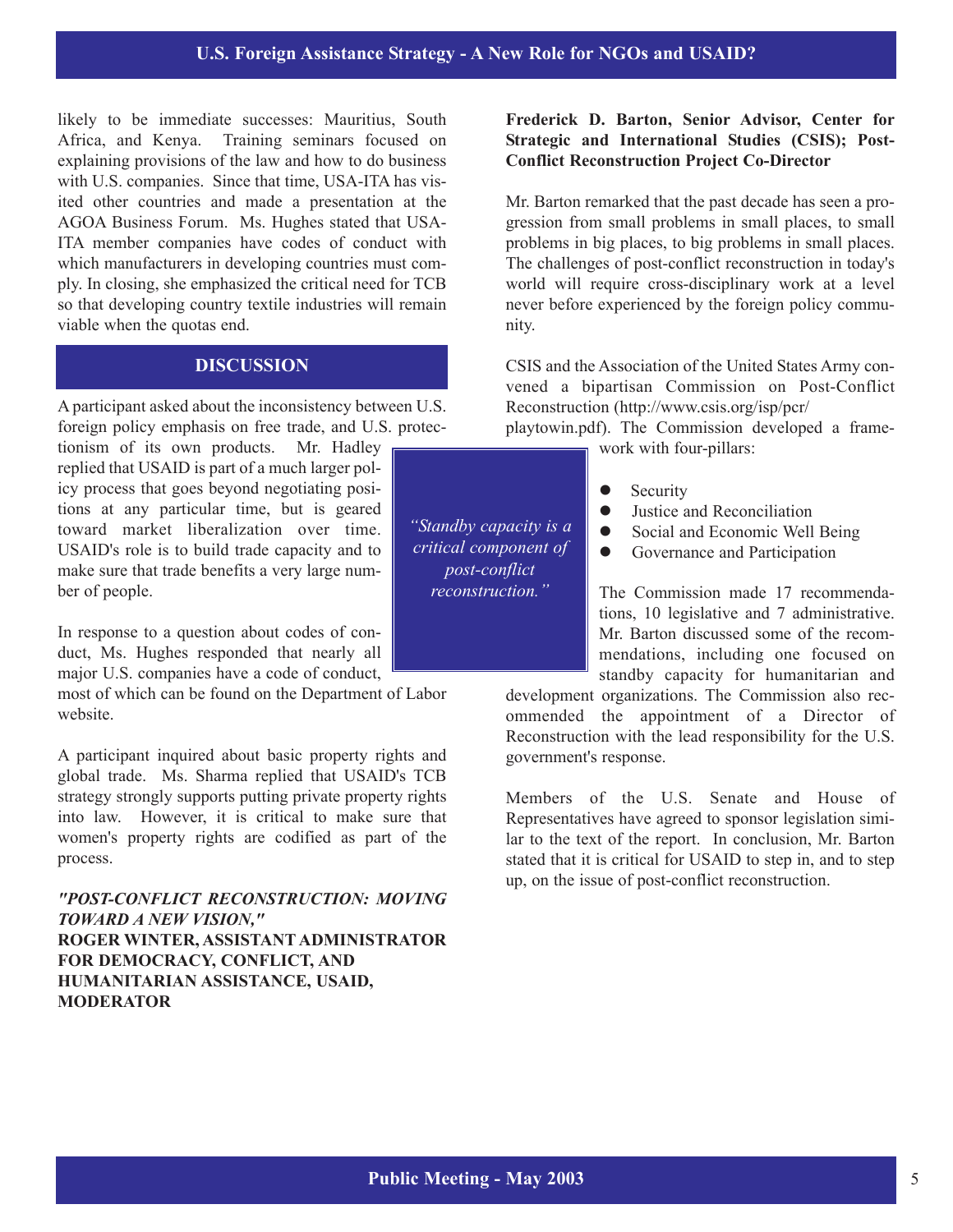#### **Julia Taft, Assistant Administrator, United Nations Development Program (UNDP)**

Ms. Taft, a member of the Commission on Post-Conflict Reconstruction, said the UNDP is using the final report in designing its strategy for post-conflict involvement. Ms. Taft remarked that the study was designed to be relevant to the U.S.; however, the U.S. cannot, and should not, "do it all." It is a useful instrument for all organizations engaged in post-conflict issues. Ms. Taft pointed out that the issue of security is not just macro security, but also includes community security. The report recommends a packaging of civilian protection and security of infrastructure. Ms. Taft suggested the establishment of a constabulary of standby civilian police. The disarmament, demobilization, and reintegration of ex-combat-

ants is also critical for maintaining peace. The military should not have full responsibility for this element.

On justice and reconciliation, Ms. Taft remarked that the report recommends early deployment of a transitional justice package, providing an opportunity for broader private sector involvement. She added that sometimes too many resources are devoted to international tribunals instead of building solid justice systems that benefit the population.

## **Peter Bell, President and CEO, CARE USA**

Mr. Bell, another member of the Commission, said that the Commission provided an opportunity for people from diverse groups to discuss key issues. He remarked that the tendency of the U.S. at times to isolate countries with which it finds itself in sharp disagreement causes problems in the post-conflict stage because critical internal ties have not been established.

In Iraq there has been a difficulty in assigning clear roles and responsibilities. It is important for civilian groups to maintain independence from the military. Mr. Bell remarked that often NGOs work in countries before and during conflict situations, placing them in a unique position to respond rapidly post conflict. Helping to reinforce and facilitate local capacities is absolutely critical to reconstruction. In conclusion, Mr. Bell stressed the important roles of NGOs in serving as a bridge to civil society and facilitating peacebuilding at the local level.

### **Richard L. Greene, Principal Deputy Assistant Secretary for Population, Refugees, and Migration, U.S. Department of State**

Mr. Greene described nine aspects of a practical new vision for post-conflict reconstruction and beyond, from a State Department perspective:

- 1. Expanded emphasis on civil-military cooperation
- 2. Reliance on the expertise of international humanitarian organizations and NGOs
- 3. Security as an absolute precondition for the delivery of humanitarian assistance
	- 4. Improved coordination among all humanitarian agencies and with host governments
	- 5. Early and significant funding
	- 6. Reliance on needs-based assessments done by the international community
	- 7. Focus on international burden sharing

8. Emphasis on protection and utilizing organizations that have an expertise in this area

9. Reintegration of refugees and ex-combatants

In conclusion, Mr. Greene remarked that a key question is "How can we do a better job of filling the security vacuum?"

#### **James Kunder, Deputy Assistant Administrator, Bureau for Asia and the Near East, USAID; former USAID Representative, Kabul, Afghanistan**

Mr. Kunder remarked that the Office of Reconstruction and Humanitarian Affairs (ORHA) is implementing much of what is suggested in the Commission's final report. Mr. Kunder shared five reasons to read the report.

*"Helping to reinforce and facilitate local capacities is absolutely critical for reconstruction."*